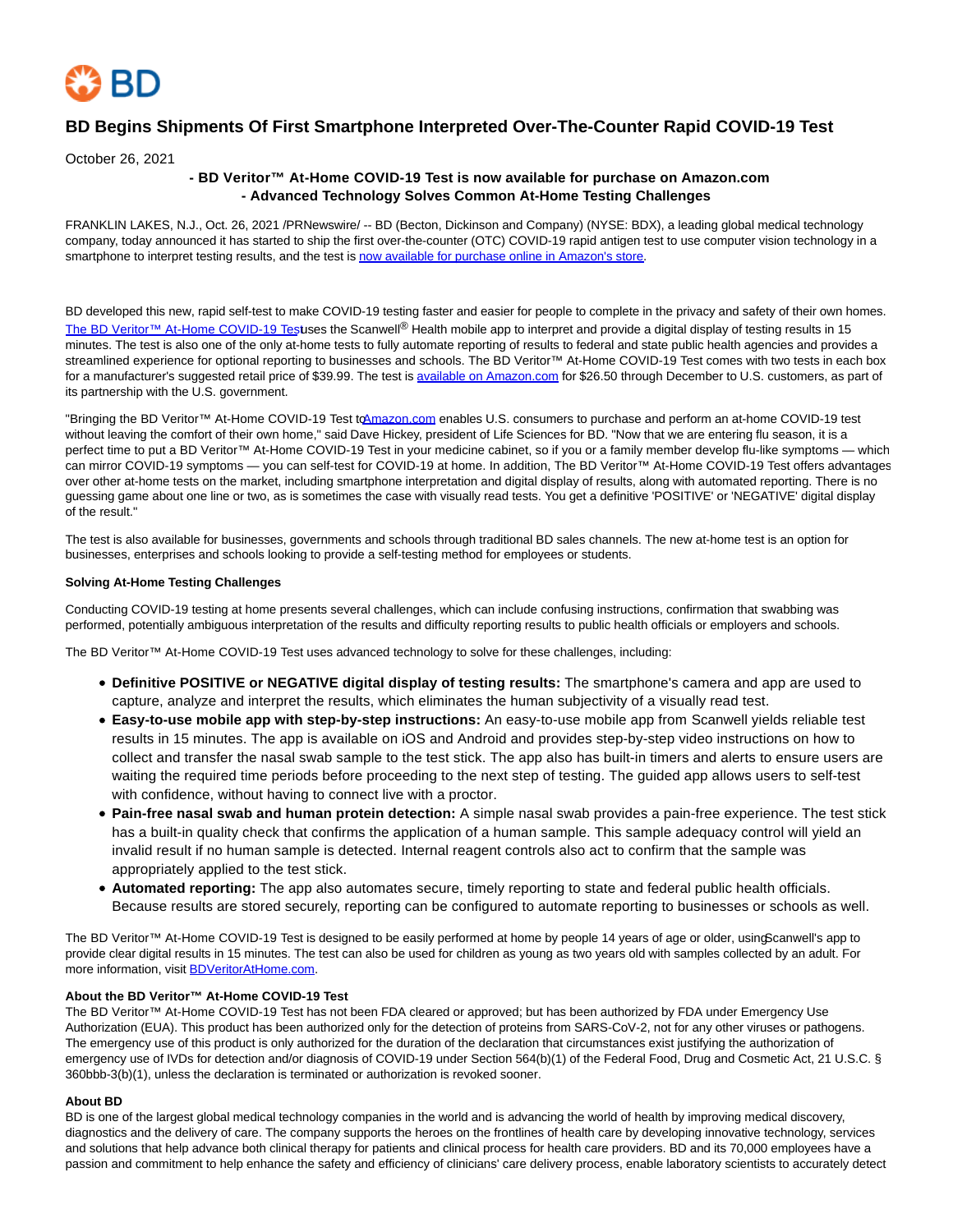disease and advance researchers' capabilities to develop the next generation of diagnostics and therapeutics. BD has a presence in virtually every country and partners with organizations around the world to address some of the most challenging global health issues. By working in close collaboration with customers, BD can help enhance outcomes, lower costs, increase efficiencies, improve safety and expand access to health care. For more information on BD, please visi[t bd.com o](https://c212.net/c/link/?t=0&l=en&o=3335023-1&h=230536407&u=http%3A%2F%2Fwww.bd.com%2F&a=bd.com)r connect with us on LinkedIn a[t www.linkedin.com/company/bd1/ a](https://c212.net/c/link/?t=0&l=en&o=3335023-1&h=1863214203&u=http%3A%2F%2Fwww.linkedin.com%2Fcompany%2Fbd1%2F&a=www.linkedin.com%2Fcompany%2Fbd1%2F)nd Twitte[r @BDandCo.](https://c212.net/c/link/?t=0&l=en&o=3335023-1&h=3816969185&u=https%3A%2F%2Ftwitter.com%2Fbdandco&a=%40BDandCo)

#### **About Scanwell Health**

Scanwell Health empowers health care consumers and companies through at-home medical testing with instant results. Scanwell pairs proven diagnostics with patented computer vision technology to put testing into the hands of people, enabling quick detection of acute illnesses and convenient monitoring of chronic diseases. The company is the first and only to receive FDA 510(k) clearance for an over-the-counter diagnostic smartphone application. Learn more a[t scanwellhealth.com.](https://c212.net/c/link/?t=0&l=en&o=3335023-1&h=2404960368&u=http%3A%2F%2Fwww.scanwellhealth.com%2F&a=scanwellhealth.com)

#### **Contacts:**

| -<br>× |
|--------|
|--------|

**Media Investors**

Troy Kirkpatrick **Kristen M. Stewart, CFA** VP, Public Relations SVP, Investor Relations 858-617-2361 [troy.kirkpatrick@bd.com](mailto:troy.kirkpatrick@bd.com) [kristen.stewart@bd.com](mailto:kristen.stewart@bd.com)

Candace Kim Scanwell Public Relations 775.233.7846 [candace@scanwellhealth.com](mailto:candace@scanwellhealth.com)